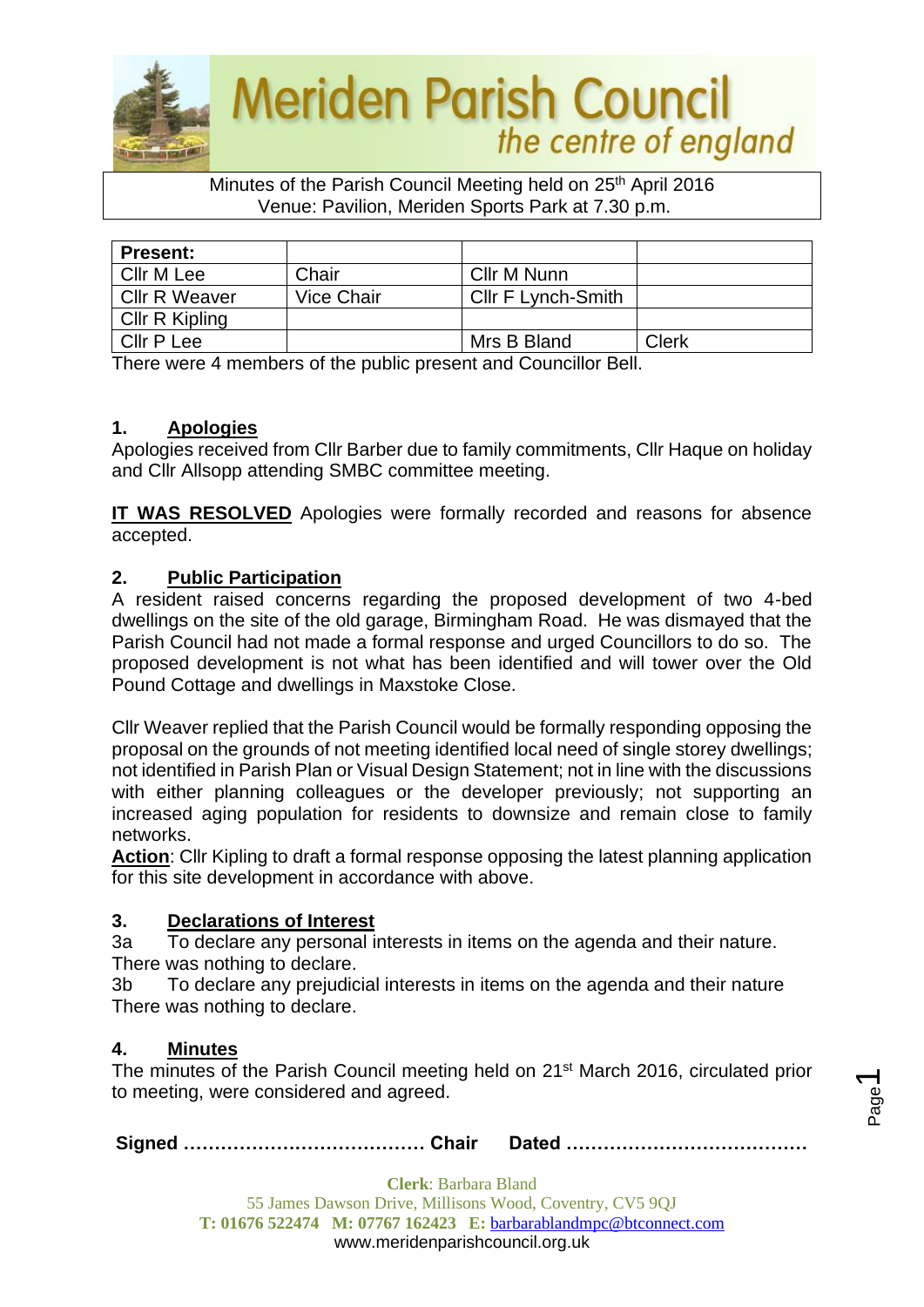

**IT WAS RESOLVED** Cllr Kipling proposed acceptance of the minutes of Parish Council meeting held on 21st March 2016, seconded by Cllr P Lee.

## **5. Finance**

## 5.1 Approve April Payments

The clerk circulated payments for consideration and approval; and asked Members to note that expenditure included unpaid March invoices received after year end.

**IT WAS RESOLVED** Cllr Weaver proposed approval of April payments of £6,139.46 for Parish Council and £3,735.76 for Sports Park, seconded by Cllr M Nunn.

### 5.2 To consider Internal Auditor

The clerk recommended Members approve Michael Spencer to undertake the internal audit for financial year 2015-16.

**IT WAS RESOLVED** Members unanimously approved the appointment of Michael Spencer as Parish Council internal auditor for financial year 2015-16.

### 5.3 New Financial Regulations/Audit/Transparency/Policies

The clerk reported that this is with finance committee and remains a work in progress. **Action:** Finance committee to undertake review of all finance policies and regulations in accordance with WALC recommendations for Audit/Transparency policy.

#### 5.4 Year End 2015-16

The Clerk advised that year end was completed and the integrity checks and VAT reconciliation will be carried out with the support of Edge. Cllr Weaver advised that there had been a catalogue of errors by Barclays with the transfer of funding between accounts to achieve year end closure. The clerk has lodged a formal complaint and is due to meet the Account Manager on  $28<sup>th</sup>$  April to talk through issues and explore the transfer of accounts to Unity Bank, recognised by Parish Councils as being more "parish council friendly" to accommodate its requirements of operation.

**Action:** The clerk will continue to conclude year end processes and update Barclays meeting and complaint.

## **6. Progress Reports**

6.1 Village Hall Management Committee

Cllr Lynch-Smith reported bookings are going well.

6.2 War Memorials

Nothing to report.

#### 6.3 Meriden Pool

The Clerk reported that the Pool wall works had been completed by SMBC.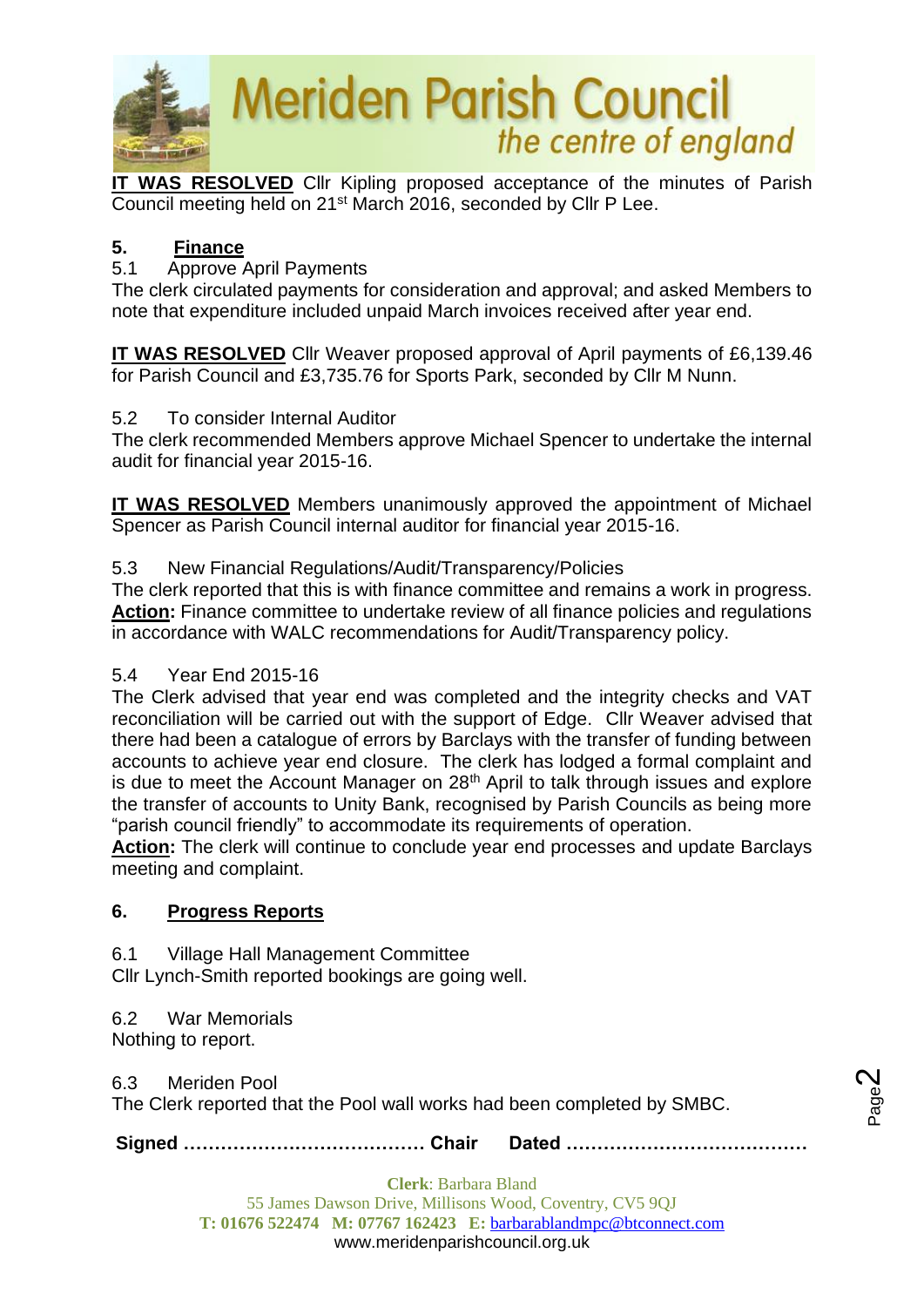

Further works to be undertaken. Improvements for inclusive accessibility to be made by way of a new footpath and dipping platform.

**Action**: The clerk to continue liaising with SMBC officers and community engagement officer for volunteer clean up.

#### 6.4 Allotments

All allotments are rented with new tenancy agreements, invoices and letters sent to all allotment holders. Rents are being received.

6.5 Footpaths/Forum

Nothing to report.

6.6 Quarries Liaison Group

Nothing to report. The next quarterly meeting will be held in June.

### 6.7 Solihull Area Committee

Cllr Weaver reported the guest speaker talked about defibrillator machines. The initiative has been supported by WALC. This company provides 5 year contracts with training included. There is a government funded grant scheme promoted by the British Heart Foundation with a current release of new funding for 2016-17. Member discussion considered liability when providing patient support using the equipment (no liability as this is covered by "good Samaritan"); also use of the Parish's telephone boxes (which will need an electrical feed); and the site being Sports Park for equipment storage.

**Action:** Cllr Weaver will look for funding. Cllr Weaver put on Sports Park Directors agenda

#### 6.8 Tree Wardens & TPO List

Nothing to report. The Oak Tree application will be covered under item 12.3 planning updates.

#### 6.9 Community Surgeries

The clerk hosted a Community Surgery with Neighbourhood Co-ordinator on 11-04- 16 and the following issues were raised:-

1. Birmingham Road and Coronation Island significant breaking up of highway surface.

Bruce Brant advised a temporary surface was to be put down as an interim measure and full resurfacing works is programmed for 2016-17. To be advised. Clerk requested full programme of works dates to be placed in Meriden Magazine for residents to be updated and their concerns actioned.

Page ო

|--|--|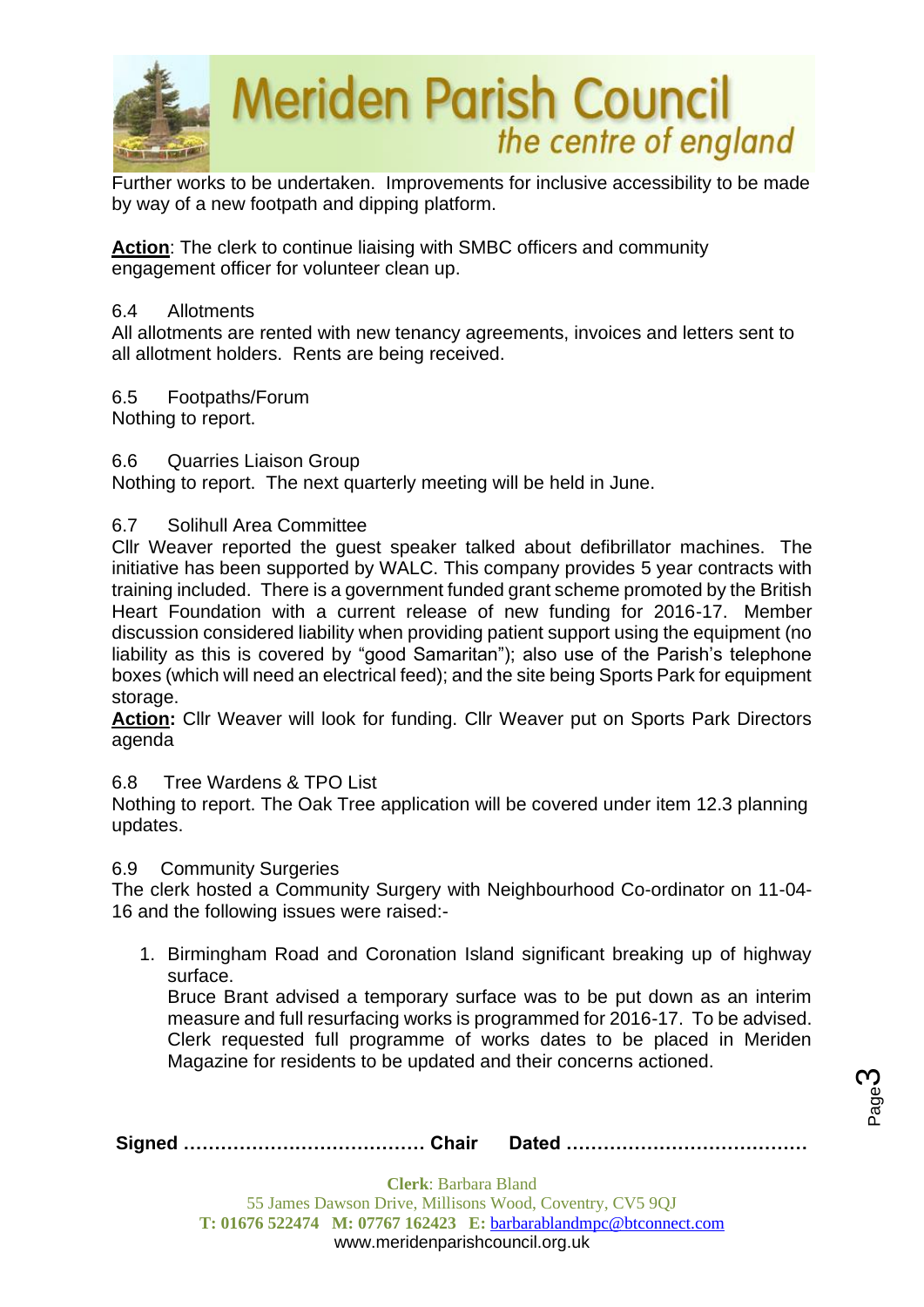

2. Biomass Plant proposal – residents advised of public meetings to be hosted by Beechwood on 19<sup>th</sup> and 26<sup>th</sup> April at Pavilion.

Other Neighbourhood issues discussed:-

- Neighbourhoods in Bloom 2016 judging early July. Wyevale are main sponsors.
- Business Partnerships. Assistance with Development Plan by SMBC Forum co-ordinator that will link to neighbourhood planning, business engagement and obtaining list of businesses in Meriden Parish.
- Sarah Jones and volunteers for Pool tidy.
- Wyevale donations of fruit trees and bushes.
- New planters via Newland Bishop as part of Ward Action Plan.
- Meriden Pool hedge replacement via Ward Action Plan.

A beat Surgery was hosted by PCSO Tim Abbott on 4<sup>th</sup> April in the Library. It should be noted that due to an incident in Knowle and PC Harrison on paternity leave, there was a shortage of staff with a queue of 8 residents waiting from 11 am. The clerk contacted Sgt Lloyd and he requested PCSO Abbott to attend; however when residents heard it was "only going to be a PCSO attending" 6 left without sharing their concerns.

The perception of what a PCSO does and the fact a PCSO is not a "volunteer" needs to be addressed for future surgeries. The main concerns raised comprise drug paraphernalia litter in Eaves Green, Alspath and Arden, particularly down walkways and garages. Also dangerous parking in Millisons Wood. A joint community and beat surgery is arranged for  $9<sup>th</sup>$  May in the Library to trial a better approach. **Action:** The clerk will continue to monitor.

6.10 Community Speed Watch Nothing to report.

6.11 Meriden Sports Park (quarterly summary only)

Cllr Weaver provided a brief overview as follows:-

- Directors meeting deferred to May;
- Changeover from football to cricket season;
- Interest in holding cricket friendlies by local clubs;
- Interest in hiring Pavilion by local group to trial Vintage Sunday afternoon teas;
- In partnership with the Parish Council, remedial works have commenced to areas of wear and tear in the children's play area, replacing with a mulch and wet pour surface, together with the installation of one item of springer play equipment and two items of exercise apparatus to complete the training circuit that concludes phase 1 of the improvement works. Phase 2 will be undertaken in 2017.

Page 4

|--|--|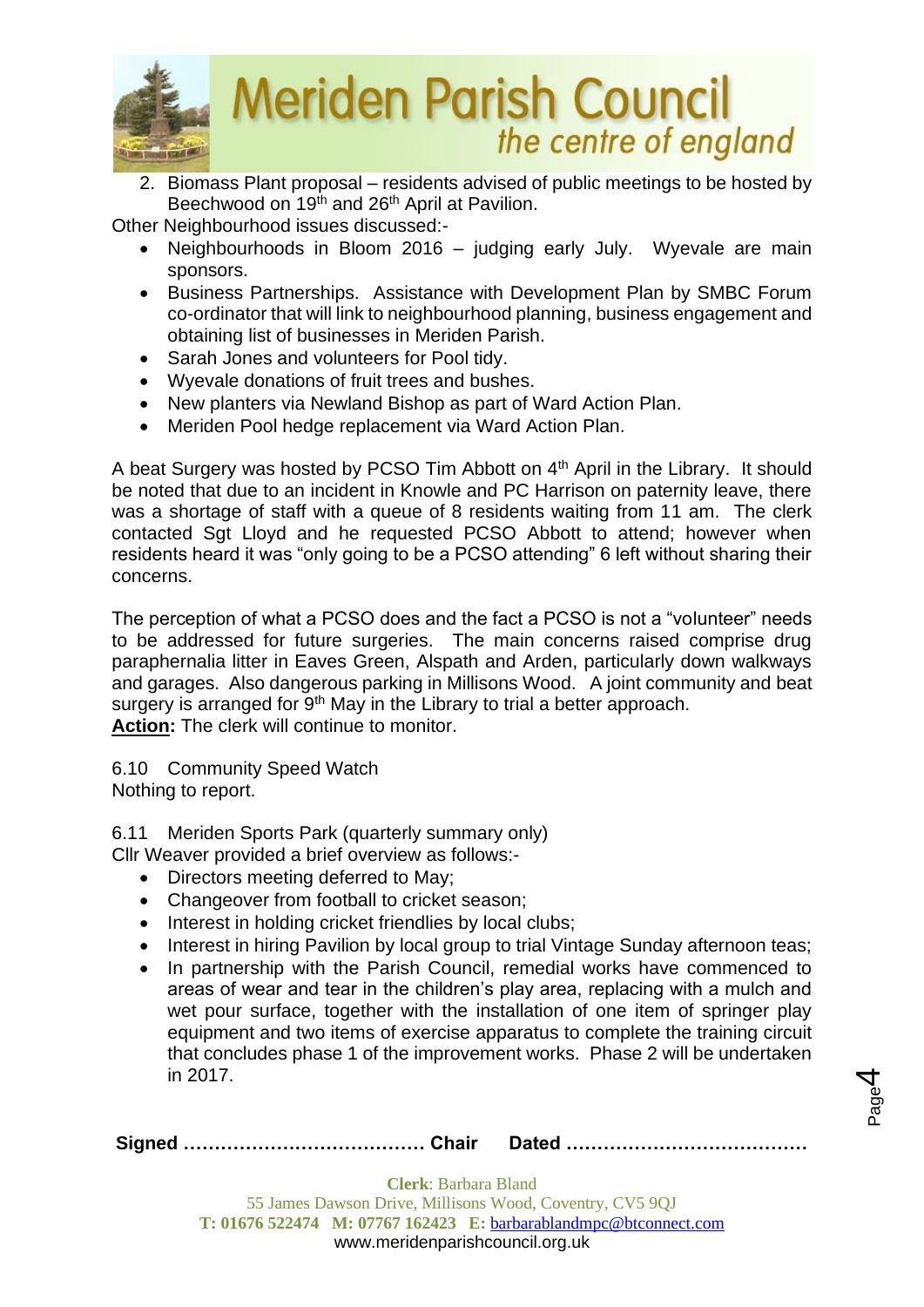

## **7. Clerk's Report**

Due to annual leave and Easter no report was available but actions are reflected in content of agenda items.

## **8. District and Ward Councillor Reports**

Cllr Bell reported that James Carpenter had offered to attend Parish Council meeting to discuss how a parish council can be more involved with the planning process. Unfortunately James Carpenter was invited to attend the Development Day arranged for 30<sup>th</sup> April, but is unavailable. An alternative date is to be agreed.

The Local Plan is on-going; Balsall Common is subject to identified development sites. Berkswell has proposed a site adjacent to Berkswell Quarry as a suitable development site but this has been met with opposition from Hampton and Meriden parish councils, and was not received well at SMBC. Currently the Local Plan has identified 340 sites of where housing is needed and is under evaluation however Balsall is likely to receive the most with significant impact to neighbouring parishes.

Cllr Lynch-Smith asked if there is a saturation point as there cannot ever be enough. Cllr Bell replied that saturation is dependent on infrastructure. There is a need to cooperate with the Central Government to meet demand and for the Borough this means 4,000 additional houses; however this could increase to 6,000 but SMBC may attempt to reduce numbers.

## **9. Correspondence & Communication**

- HS2 High Speed Rail (London West Midlands) Bill: Amended Bill to include Clause 48 for the compulsory acquisition of land for regeneration or relocation and Clause 65 for vocational qualifications to be obtained in each financial year in connection with HS2 construction.
- A letter of acknowledgement and thanks from 1<sup>st</sup> Meriden Scout Group for donations to flag raising duties and first aid training.
- Invitation to attend the Investiture of the Mayor at the Council Chamber, Civic Suite.
- Public Protection Business Newsletter from SMBC regarding food hygiene awareness and refresher training courses.

## **10. Meriden Village Matters**

10.1 Library Update Nothing to report.

10.2 Village Commemoration WW1

Chair advised that April events went well however local support was disappointing.

10.3 Meriden Gate (transfer of freehold of land known as Meriden Sports Park) Nothing to report.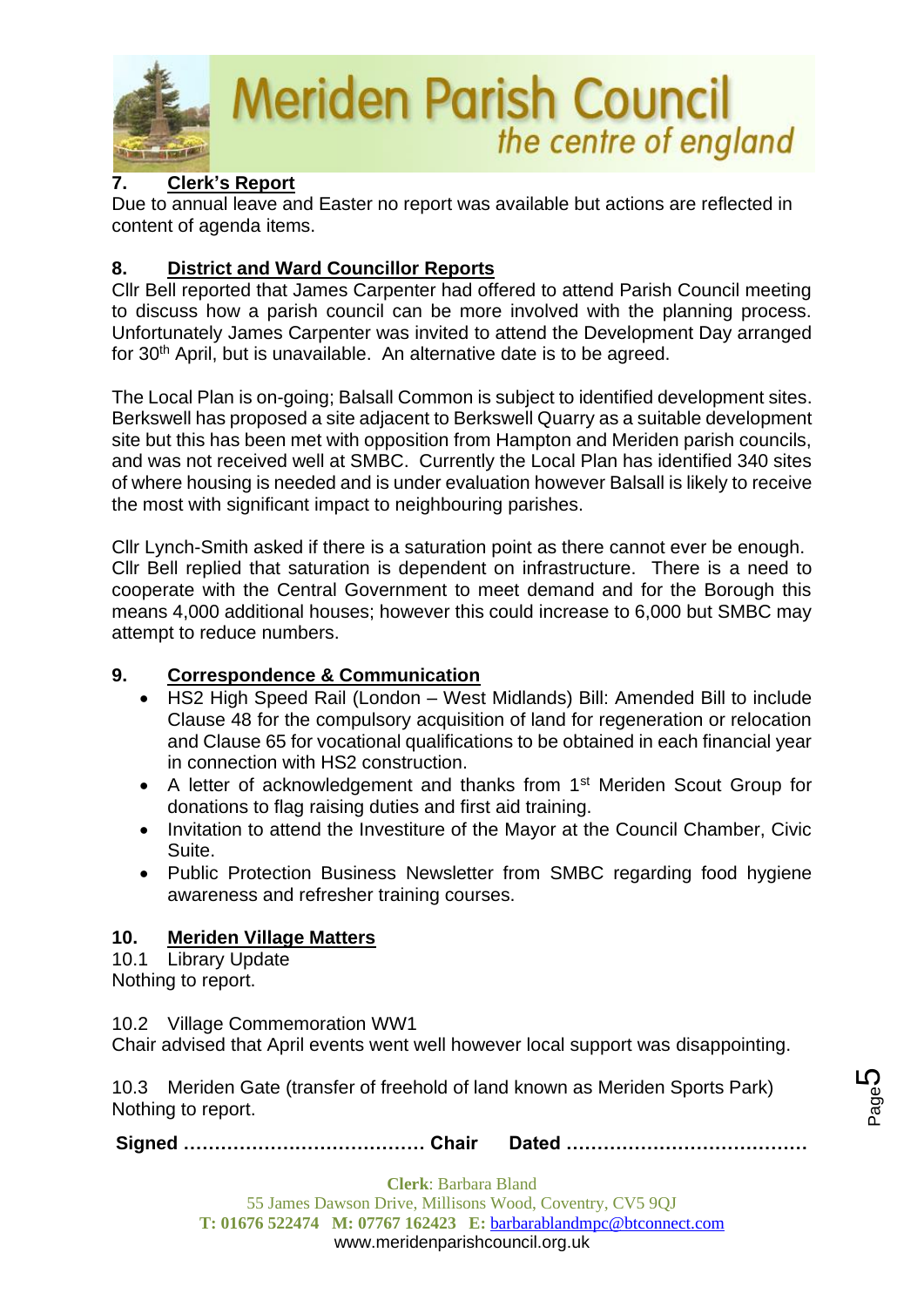

10.4 Taylor Wimpey (Transfer of Allotments/freehold land) Nothing to report.

10.5 Highways Nothing to report.

10.6 Land Registry & Ownership Nothing to report.

10.7 Solihull Neighbourhoods in Bloom & Heart of England in Bloom 2016 The Clerk advised that there is a lack of volunteers. The next meeting is  $27<sup>th</sup>$  April. A request from WW1 committee for the planting of two oak trees donated by Mr Lole has been considered and suitable sites are identified as the corner of Leys Lane and Mulberry Gardens allotments linked to Memorial Approach; a plaque and information board to be provided linking the two sites; and the newly created open space at Meriden Gate to sit alongside the other two commemorative trees planted last year for the WI and Queen's Birthday.

**Action**: The Clerk to continue planning with Bloomers Group for 2016.

10.8 Litter Nothing to report.

10.9 Mobile Mast Update Nothing to report.

10.10 Local Council Award Scheme Nothing to report. In process with finance committee and will be picked up as part of Council Development Day on 30<sup>th</sup> April. **Action:** All Members.

10.11 82 Bus Route & Failure of Service

Cllr Nunn reported that the trialled questionnaire in Meriden has resulted in the service being branded "unreliable and infrequent". More work is required to maximise user input with questionnaires to be completed by Millisons Wood users including Meriden Business Park employees.

**Action**: Cllr Nunn to continue piloting questionnaires and survey.

10.12 Street Association Project

Chair read the following update received from Martin Graham as follows:- "Dear all, I'm delighted to be able to tell you that we had a very successful launch of the Allopath Road street association last Saturday.

|--|--|--|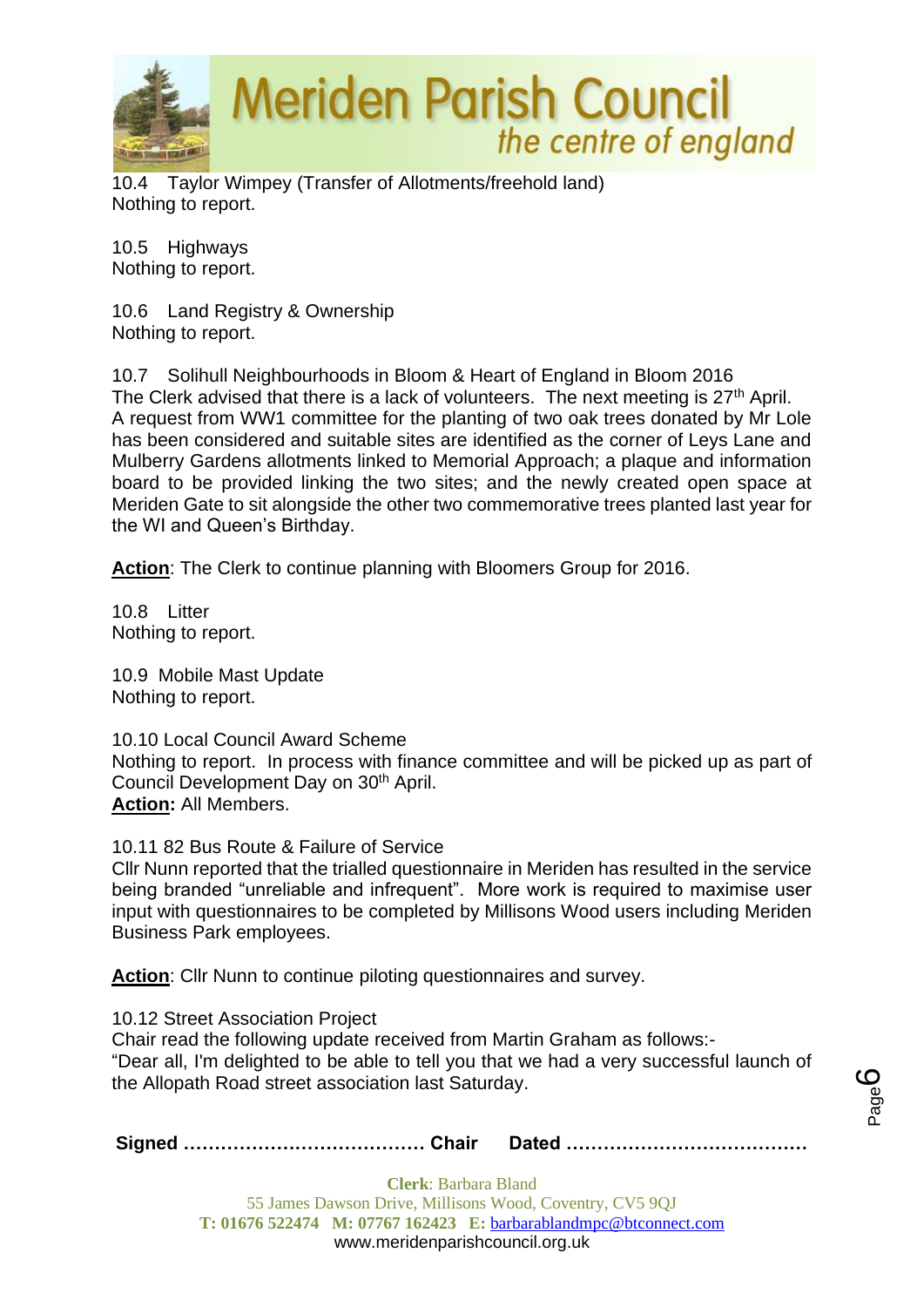

We danced with death with the weather (!), with a mixture of sun and - as you will see from the second picture - a snow storm! But it all worked out fine and about 40 residents, including children, came through during an hour and a half.

Amazingly, 23 adults have said they want to be part of the core group and we are meeting for the first time this Thursday evening - a stellar response! We'll see how many come, but there is certainly a lot of goodwill towards doing something together.

Interestingly, from our baseline survey, no less than 20% told us that they experience loneliness and/or isolation and 41% had no real friends on the street. So we're taking this forward from a low base of community engagement. Many thanks for helping to facilitate this."

### **11. Solihull Partnership Forum**

Nothing to report.

### **12. Planning Matters**

12.1 High Speed Rail Bill Petition in the House of Lords

Cllr Weaver advised that she and the clerk had completed the House of Lords petitioning process for HS2 mitigation for noise, traffic, accessibility and associated building. All mitigation clauses have been completed by Meriden/Hampton/HAG. It was a laborious process and each component had to be completed for acceptance by the House. Cllr Weaver is now registered as an Agent, but Cllr Lloyd has offered to act as Agent for Meriden as well as Berkswell. Additional mitigation for the re-siting of Bickenhill Civic Amenity site not to be in Meriden as part of the deal done by Packington/HS2/SMBC. Cllr Bell advised he would be following this up and provide an update at next meeting.

Cllr Weaver further advised that a public 10 day notice advising of the petition is requirement of the House of Lords formal process. Additionally Members unanimous opposition was to be recorded retrospectively at May's meeting to conclude petitioning process.

**Action**: Cllr Weaver to oversee conclusion of HS2 petitioning process.

#### 12.2 Neighbourhood Planning Update

Cllr Weaver advised that the questionnaires were ready and in print. Posters are displayed in noticeboards and website, and will be included in the Meriden Mag advertising that the questionnaire will be distributed to all households shortly. **Action**: Cllr Weaver will project manager and steer the group to meet deadline of end

April public consultation going live.

12.3 To receive update and status on Planning Applications The clerk circulated planning status for information and comment.

|--|--|

Page  $\blacktriangleright$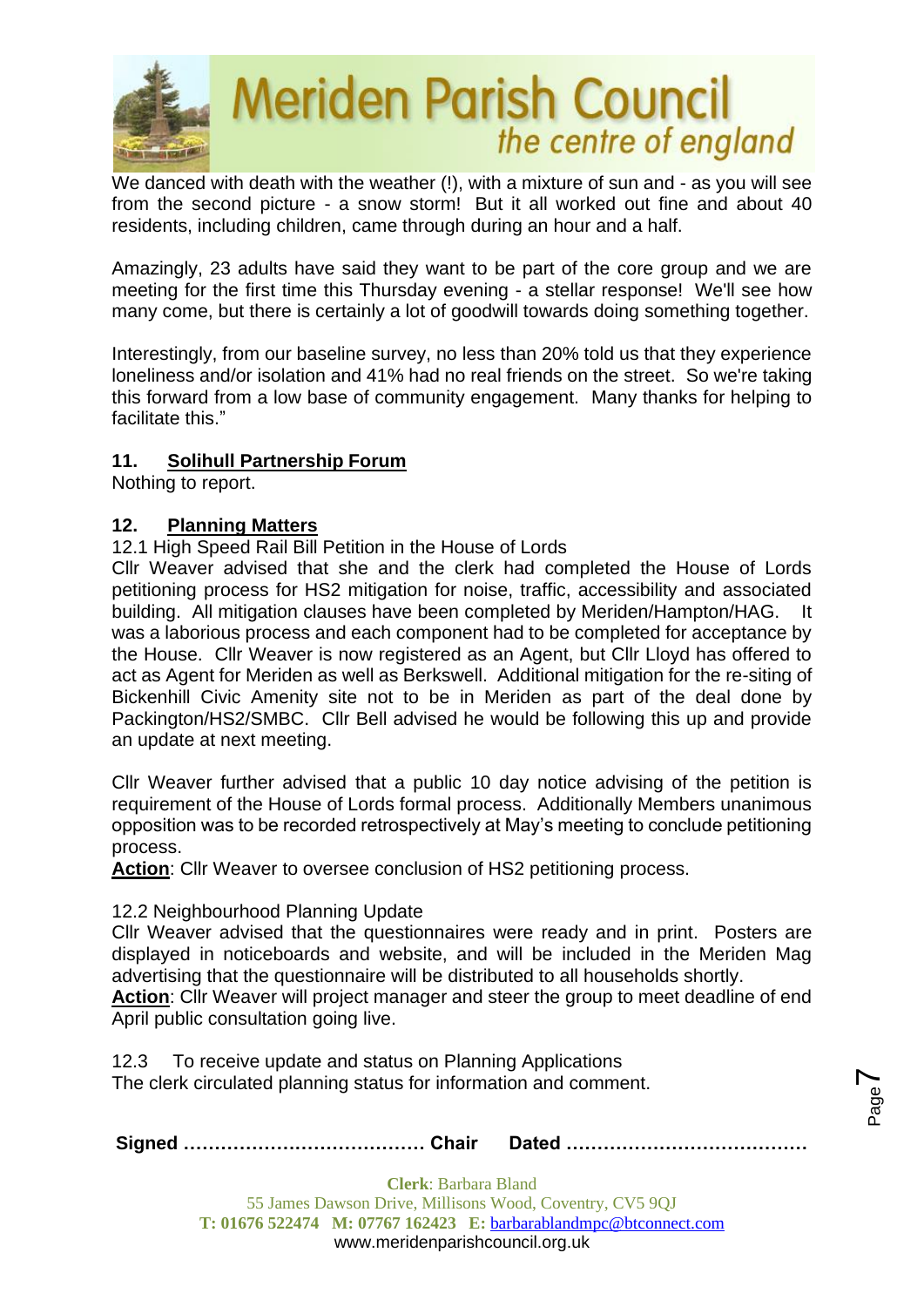

Cllr Kipling as Chair of Planning Committee went through the status of each application; comments were requested from Members so a formal response can be forwarded to SMBC planning officers.

Planning Committee membership comprises Cllrs Kipling, Lynch-Smith, Barber and Nunn. Discussion surrounded when the Committee should meet and it was suggested a planning committee be held 30 minutes before the start of each full council meeting to maximise attendance.

| PL/2016/01077/PPFL New                  | 67 Strawberry Fields<br>Meriden                                                           | Change of use from<br>unused land to residential                                                                                                                                                                   |
|-----------------------------------------|-------------------------------------------------------------------------------------------|--------------------------------------------------------------------------------------------------------------------------------------------------------------------------------------------------------------------|
| PL/2016/01018/MINFHO New                | 3 Bonneville Close<br>Millisons Wood                                                      | garden land.<br>Extend existing garage<br>forward by 2.6m (in line<br>with front wall of house)<br>replace flat roof to garage<br>with pitched roof and part<br>convert garage at rear.                            |
| PL/2016/00908/MINFHO New                | 17 Armarna Drive<br>Millisons Wood                                                        | Two storey side extension<br>over garage to provide<br>fourth bedroom with<br>ensuite to first floor and<br>larger kitchen diner with<br>downstairs WC to ground<br>floor.                                         |
| PL/2016/00887/TPO Waiting               | 21 Grace Road<br>Millisons Wood                                                           | Fell 2 No. Oak Trees,<br>Crown reduction of 2 No<br>Oak and 4 No Birch Trees<br>by 9m.                                                                                                                             |
| PL/2016/00722/MINFDW<br><b>Waiting</b>  | Caravan Storage Land<br>Birmingham Road<br>Meriden                                        | Erection of 2 No 4<br>bedroom dwellings                                                                                                                                                                            |
| PL/2016/00281/MINFHO<br><b>Approved</b> | Le Rocher<br>182 Main Road<br>Meriden                                                     | Single storey rear<br>extension.                                                                                                                                                                                   |
| PL/2016/00424/PPFL<br><b>Approved</b>   | Meriden Landfill Site<br>Meriden Quarry<br><b>Cornets End Lane</b><br>Meriden<br>Solihull | Siting of additional<br>portakabins to provide<br>canteen, offices, training<br>and<br>meeting rooms, toilets and<br>shower facilities:<br>additional Nissen hut<br>workshop; associated<br>concrete hardstanding. |
| PL/2015/52907/PPFL<br><b>Approved</b>   | Hollyberry End<br>Meriden CV7 7HP                                                         | Proposed agricultural<br>building to accommodate<br>goats                                                                                                                                                          |
| PL/2016/00282/MINFHO<br><b>Approved</b> | Astley Fold<br>192 Main Road<br>Meriden                                                   | Two storey side extension                                                                                                                                                                                          |

**Signed ………………………………… Chair Dated …………………………………**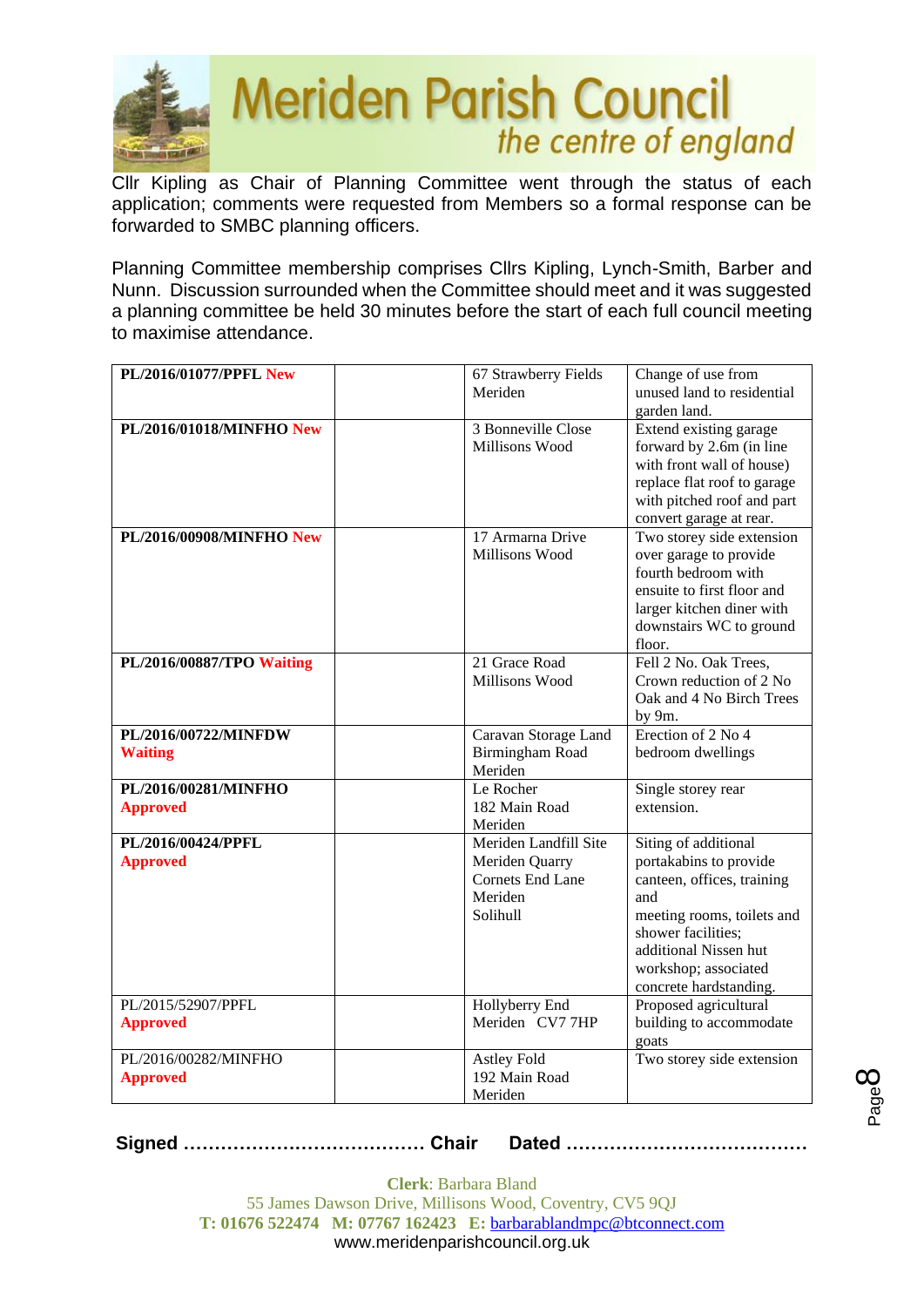

| PL/2015/52702/CLEUD<br><b>Waiting</b>                                                                                                  | Fairview<br>Harvest Hill Lane<br>Meriden                 | Certificate of Lawfulness<br>for existing use of site<br>with caravan for<br>residential use.                                                                                                                                                                                  |
|----------------------------------------------------------------------------------------------------------------------------------------|----------------------------------------------------------|--------------------------------------------------------------------------------------------------------------------------------------------------------------------------------------------------------------------------------------------------------------------------------|
| PL/2015/52078/PPFL<br><b>Approved</b><br><b>Consultation: MPC &amp; Avon</b><br>Planning site visit & comments<br>submission 23-11-15. | Meriden Quarry<br><b>Cornets End Lane</b><br>Meriden     | Construction of an in-<br>vessel composting (IVC)<br>facility, biomass energy<br>facility and waste water<br>treatment plant including 3<br>no weighbridges,<br>weighbridge office, 2 no<br>car parks, coach park,<br>outside learning space and<br>office/education facility. |
| PL/2015/51646/PPFL<br><b>WAITING</b>                                                                                                   | 157 Main Road<br>Meriden CV7 7NH                         | Demolition of existing<br>warehouse building;<br>erection of five terraced<br>dwellings; laying of<br>hardstanding; formation of<br>car parking facilities;<br>provision of shared<br>amenity space and all<br>ancillary works.                                                |
| PL/2015/51447/PPFL<br><b>WAITING</b>                                                                                                   | <b>Brailes Barn</b><br><b>Fillongley Road</b><br>Meriden | Extension to agricultural<br>barn.                                                                                                                                                                                                                                             |
|                                                                                                                                        | building has not been done to approved plans.            | There is no update from Helen Ellison regarding enforcement visit to<br>News Express regarding bricked up windows and upon her inspection,                                                                                                                                     |

**Action**: Cllr Kipling to (i) formally respond to all new planning applications; (ii) set up monthly committee meetings.

12.4 Update of Old Garage & Caravan Storage Site, Birmingham Road This item was covered under item 2 public participation.

12.5 Unlawful Caravan Storage Site Nothing to report.

12.6 Land for Burial – Cllr Lynch-Smith Nothing to report.

12.7 Copse & Bridleway – change of use from unused land to common land Nothing to report.

12.8 Community Right to Bid & Asset Register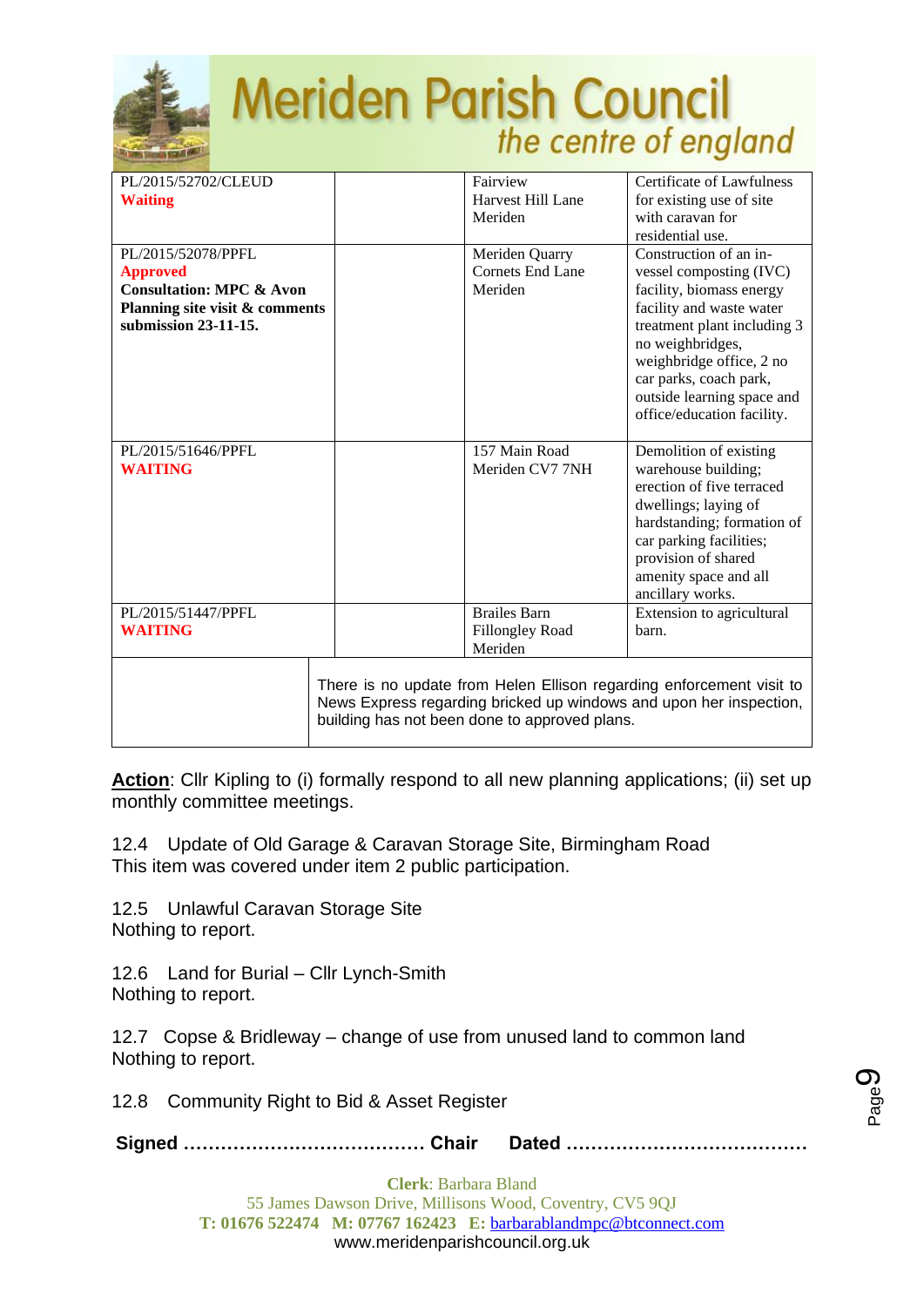

Nothing to report; however Cllr P Lee requested clarification on the queries raised on the asset register.

**Action**: Members assisted Cllr Lee with the queries raised.

### 12.9 Enforcement Notice Register

Cllr Lynch-Smith advised that she had gone through enforcement notice register dating back to 1982. The list has been highlighted to follow up enforcement actions. **Action**: Cllr Bell will liaise with enforcement officers to determine enforcement time frame and update next meeting.

### **13. Parish Council Development Day**

The Development Day is scheduled for 30<sup>th</sup> April. Confirmed attendees are Cllrs M Lee, Weaver, Kipling, Lynch-Smith and Nunn. Apologies received from Clr P Lee and the clerk. A reminder to be sent out.

Action: Date of next quarterly Council Development Day agreed for Saturday 30<sup>th</sup> April 2016 subject Local Council Award Scheme.

#### **14. New Website**

The new website design is underway; new hosting addresses applied and email accounts set up.

**Action**: Clerk to liaise with Real Point.

## **15. Councillor's reports and items for future agenda**

- $\bullet$  HS<sub>2</sub>
- Improve communication channels
- Volunteer engagement

#### **16. Date of Next Meeting**

The next Meeting is the Annual Meeting of Meriden Parish Council to be held on Monday 23rd May 2016.

The Chair closed the meeting at 21.40.

**Signed ………………………………… Chair Dated …………………………………**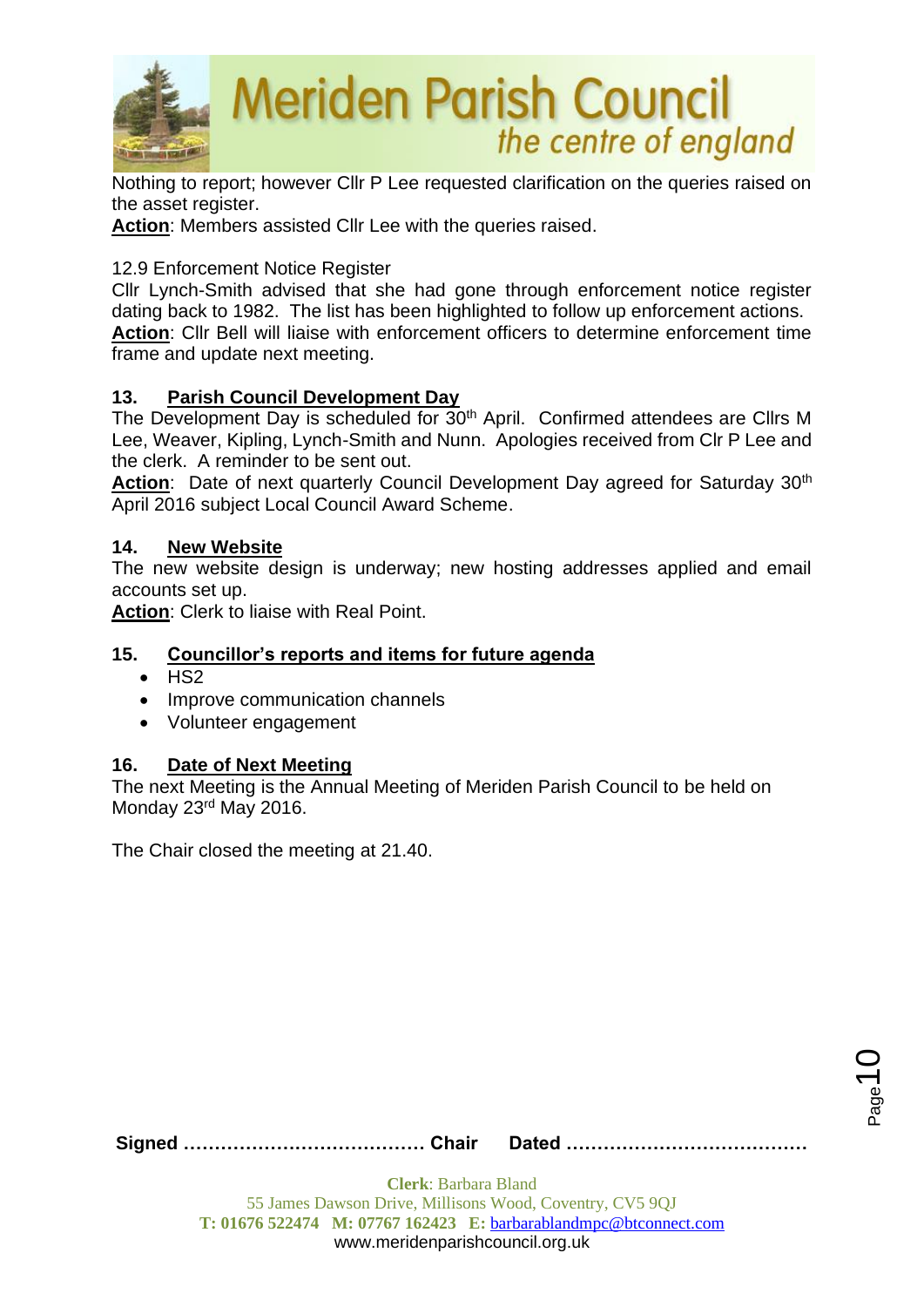

The following closed session commenced:-

## **CONFIDENTIAL MATTERS**

*All public and press attendees will be asked to leave for confidential matters closed session:-*

#### **17. Clerk's Remuneration**

(i) Members to receive update from reviewing officer regarding Clerk's professional development review.

Cllr Weaver, as supervising officer, provided an update of the clerk's appraisal and performance development review process, outlining content of years' work, targets met and overall performance.

(ii) Members to consider and approve scale point increment award recommendation.

Based on the successful completion of performance targets and annual appraisal, Cllr Weaver recommended an incremental award be made to the clerk. Members unanimously approved a one point increment from scp 23 to 24 with effect from 1<sup>st</sup> April 2016.

**It was resolved**: Members unanimously approved one point increment award from scp 23 to scp 24. This award will be implemented from 1<sup>st</sup> April 2016.

Page

**Signed ………………………………… Chair Dated …………………………………**